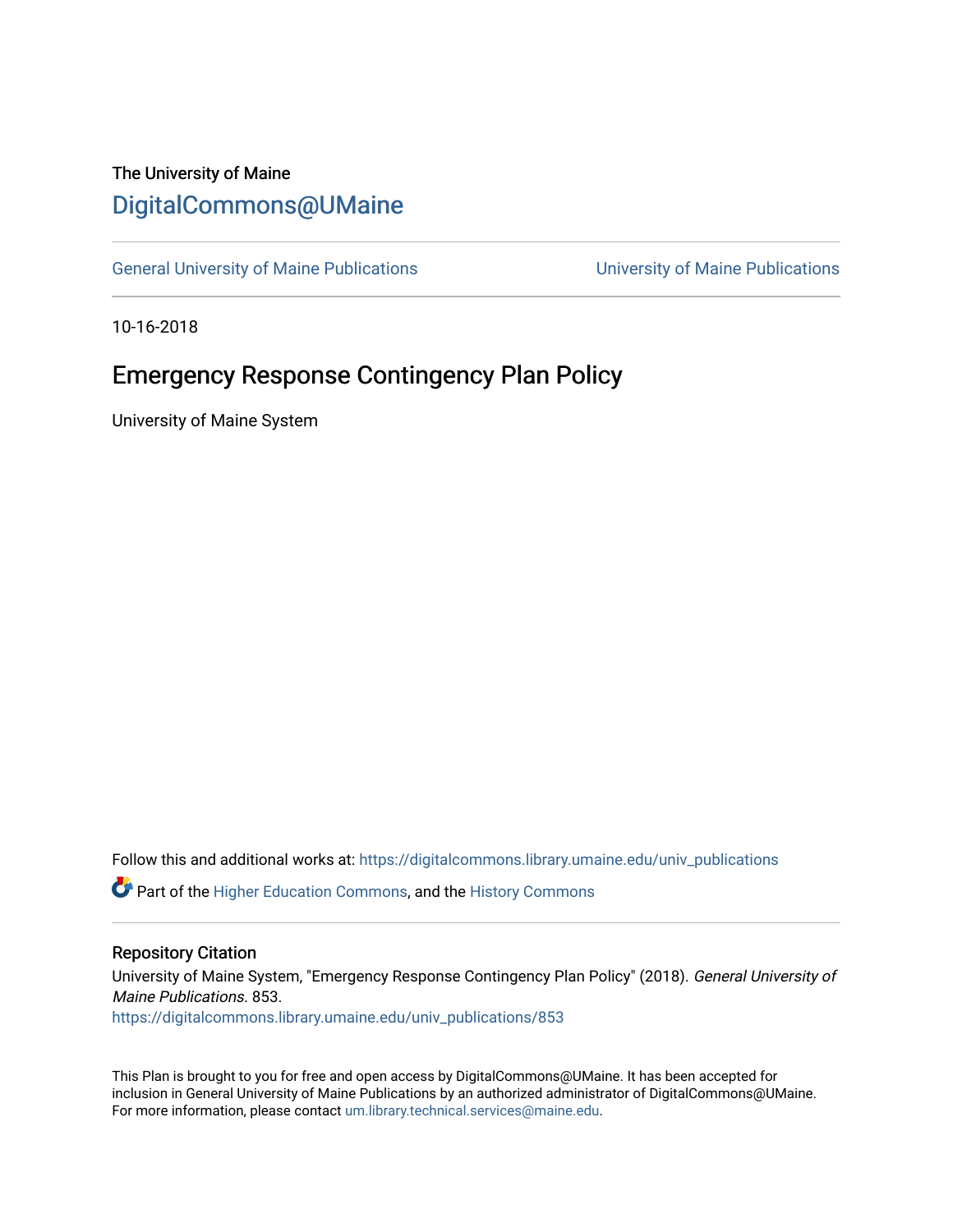## Emergency Response Contingency Plan Policy

### General

The University of Maine Emergency Response Contingency Plan (ERCP) meets the requirements of a number of State and Federal regulations.

Site-specific ERCPs combine multiple emergency related regulatory requirements into a single document using the EPA "One-Plan" model. Regulatory requirements typically excluded from the ERCP include Emergency Action Plan requirements; Confined Space Rescues and Oil Spill Prevention Control and Countermeasure requirements. Small sites which do not have ERCP requirements generally handle emergencies in accordance with a site-specific Emergency Action Plan.

### Regulatory Guidance

- Environmental Protection Agency (EPA) 40 CFR 68, 110, 112, 264, 265, and 302.
- Occupational Safety and Health Administration (OSHA) 29 CFR
- 1910.38, 119, 120, 146 and 157
- Maine Emergency Management Agency (MEMA) 37-B MRSA Chapter 13
- Maine Department of Environmental Protection (DEP) 38 MRSA II-A, 1317, and 1318. 06-096 Chapters 800, 801, and 851
- National Fire Protection Association (NFPA) Life Safety Standards 101

### **Requirements**

The University of Maine maintains up-to-date site-specific written Emergency Response Contingency Plans (ERCPs) to ensure that employees, students, guests and neighboring properties are safe from chemical releases, fires, and other emergencies.

### **Emergency Planning:**

Part of the planning is to perform a hazard and risk assessment, identifying significant hazards from fires, explosions, releases of hazardous materials, power failure, natural hazards, and other significant emergencies.

The emergency planning process is intended to:

- Assists in efforts to prevent incidents before they occur;
- Lessen the effects of any incident that occurs;
- Outline emergency response capabilities, methods and procedures;
- Provide a list of resources available for assistance during; emergencies; and
- Establish a system to return the facility to normal operation.

Copies of ERCPs are provided to State and Local response agencies.